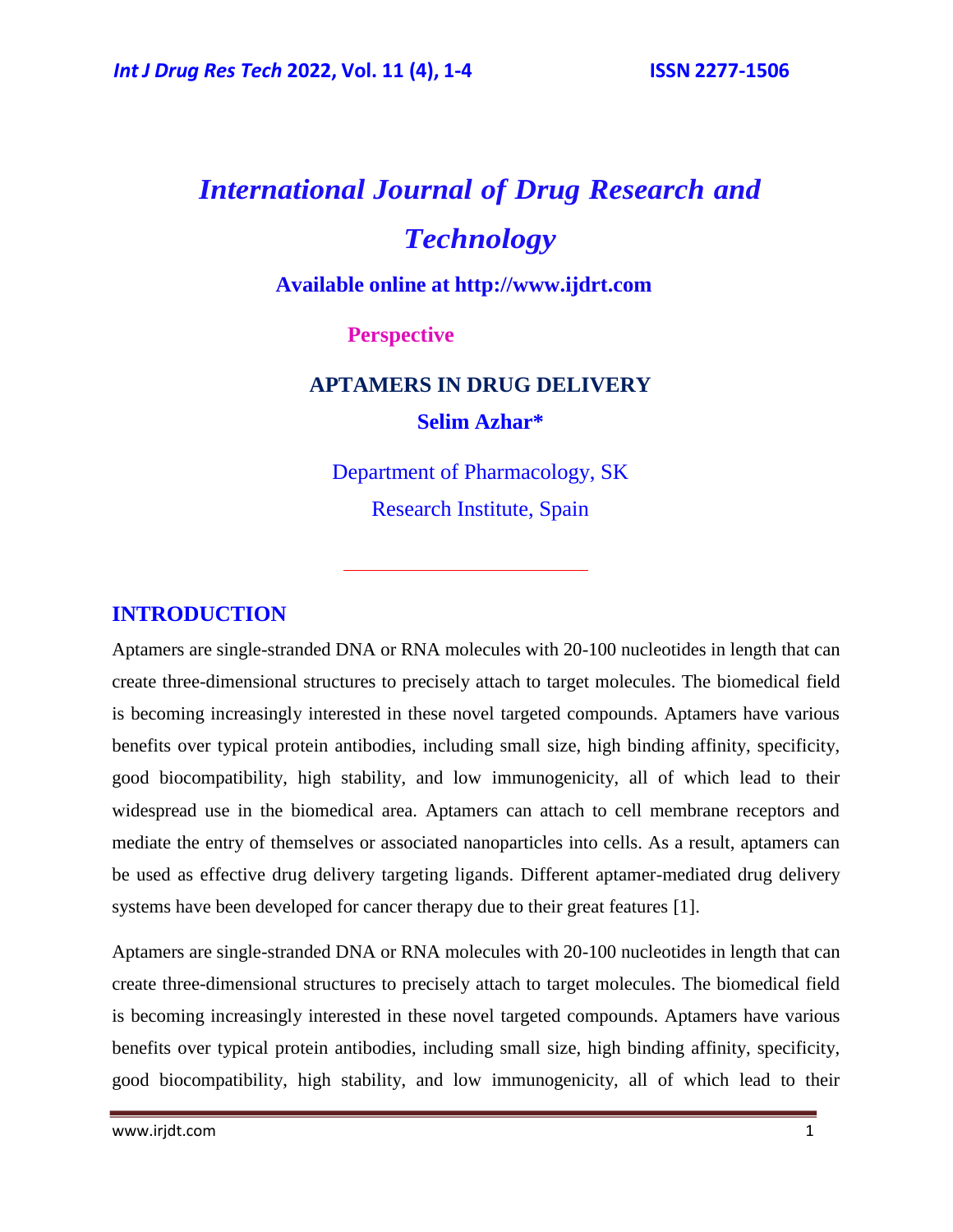widespread use in the biomedical area. Aptamers can attach to cell membrane receptors and mediate the entry of themselves or associated nanoparticles into cells. As a result, aptamers can be used as effective drug delivery targeting ligands. Different aptamer-mediated drug delivery systems have been developed for cancer therapy due to their great features [2].

### **DESCRIPTION**

Aptamers are a type of medicinal oligonucleotide whose sequences dictate the formation of specific three-dimensional structures. They're usually created by an iterative screening procedure of complicated nucleic acid libraries called Systemic Evolution of Ligands by Exponential Enrichment (SELEX). Purified proteins have historically been used in SELEX, however cell surface receptors can be difficult to purify in their properly folded and modified conformations. As a result, only a few aptamers that bind cell surface receptors have been developed [3].

However, advances in recombinant fusion protein technology have improved the availability of receptor extracellular domains as pure protein targets, and cell-based selection approaches have enabled selection against surface proteins in their native configuration on the cell surface. A specific protein target is not always chosen with cell-based selection; instead, selection is done against a target cell type with the purpose of allowing the aptamer choose the target. Aptamers that bind cell surface receptors have been shown in several investigations to have roles other than inhibiting receptor-ligand interactions. Many surface receptors are actively internalised in response to ligand engagement, and all cell surface proteins cycle intracellularly to some extent. Aptamers that bind cell surface receptors have thus been used to convey a wide range of payloads into cells [2].

The SELEX method entails iterative rounds of affinity purification and amplification, with the pool becoming increasingly enriched for ligands that bind the target protein with high affinity and specificity as the process progresses. Aptamers have a number of unique features that make them appealing instruments for usage in a variety of molecular biology applications as well as possible medicinal medicines. To begin with, most aptamers have a high affinity for their targets, with typical dissociation constants in the pico- to nanomolar range. Aptamers bind to the clefts and grooves of target molecules (including enzymes), producing antagonistic activity that is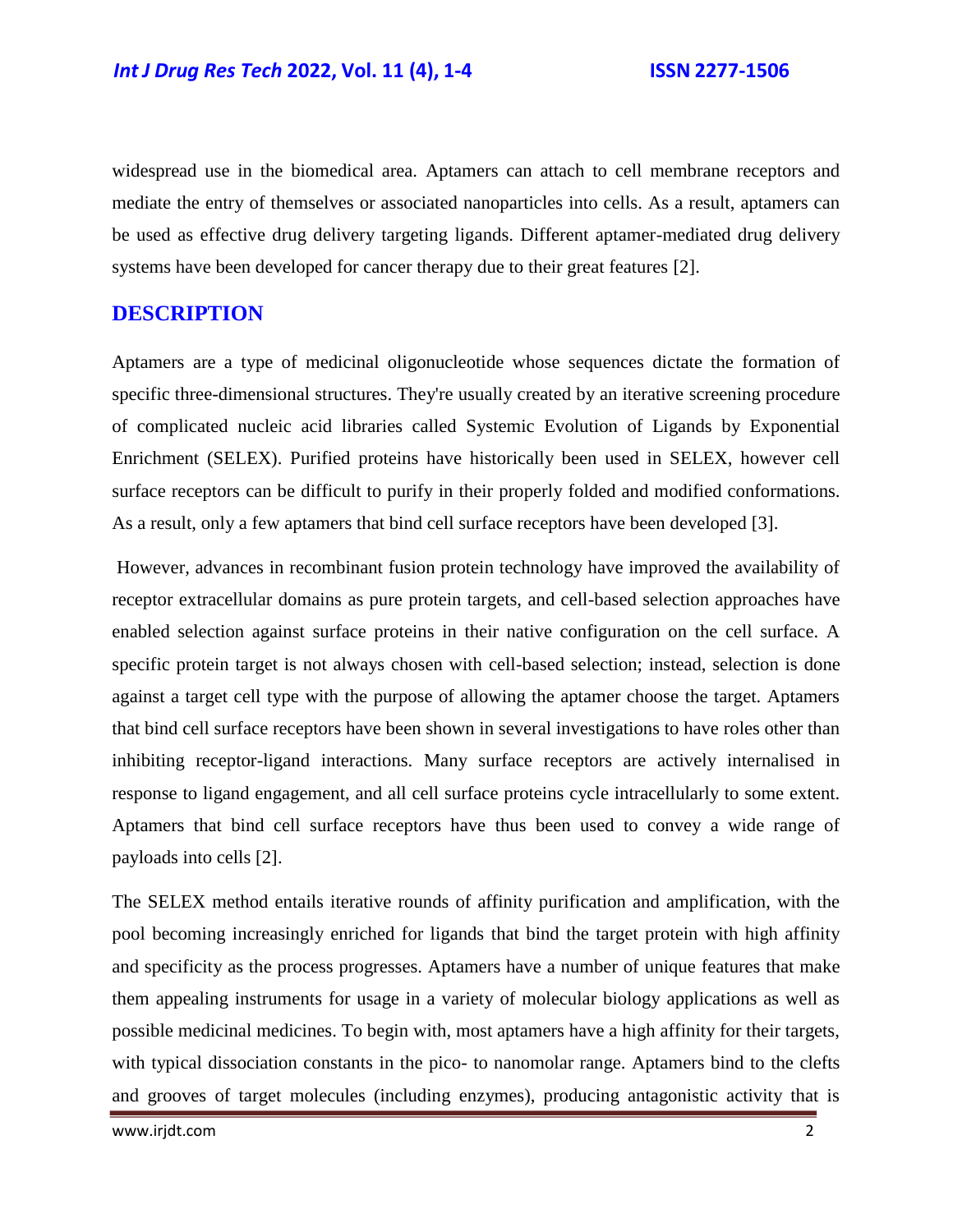comparable to that of several currently available pharmacological drugs. Second, aptamers maintain their structural stability across a wide range of temperature and storage conditions, allowing them to generate their distinctive tertiary structures. Third, unlike the expensive and labor-intensive biological systems required to generate monoclonal antibodies, aptamers can be chemically produced [1].

### **CONCLUSION**

Although both RNA and DNA aptamers have theoretical benefits and supporters, aptamers with equivalent affinity and specificity may be made from either. Because aptamer stability in biological fluids is dependent on nuclease resistance, the RNA libraries used in SELEX are front-loaded with 2'-modified nucleotides, most often 2'-fluoro- or 2'-O-methyl pyrimidines. The cost of chemical synthesis for unmodified DNA oligonucleotides is probably the largest present benefit of DNA over RNA aptamers. Many organisations, however, favour RNA over DNA because RNA aptamers have a potentially better affinity for their target proteins and modified RNA has a higher plasma stability than unmodified DNA. The ideal target for aptamer-mediated delivery is one that is strongly expressed on all target cells, easily internalised, and does not express on non-target cells' surfaces. Several aptamers against great targets have been found, despite the fact that a perfect target may not exist. These aptamers have been used in studies to show that they can facilitate cell type-specific transport.

#### **REFERENCES**

- 1. Tan W, Wang H, Chen Y, Liu C (2011) [Molecular aptamers for drug delivery.](https://www.sciencedirect.com/science/article/pii/S0167779911001132) *Trends Biotech* 29:634-640.
- 2. Kruspe S, Mittelberger F, Szameit K, Hahn U (2011) [Aptamers as drug delivery vehicles.](https://chemistry-europe.onlinelibrary.wiley.com/doi/abs/10.1002/cmdc.201402163) *Chem Med Chem* 9:1998-2011.
- 3. Levy-Nissenbaum E, Radovic-Moreno AF, Wang AZ, Langer R, Farokhzad OC (2008). [Nanotechnology and aptamers: Applications in drug delivery.](https://www.sciencedirect.com/science/article/pii/S0167779908001534) *Trends Biotech* 26:442-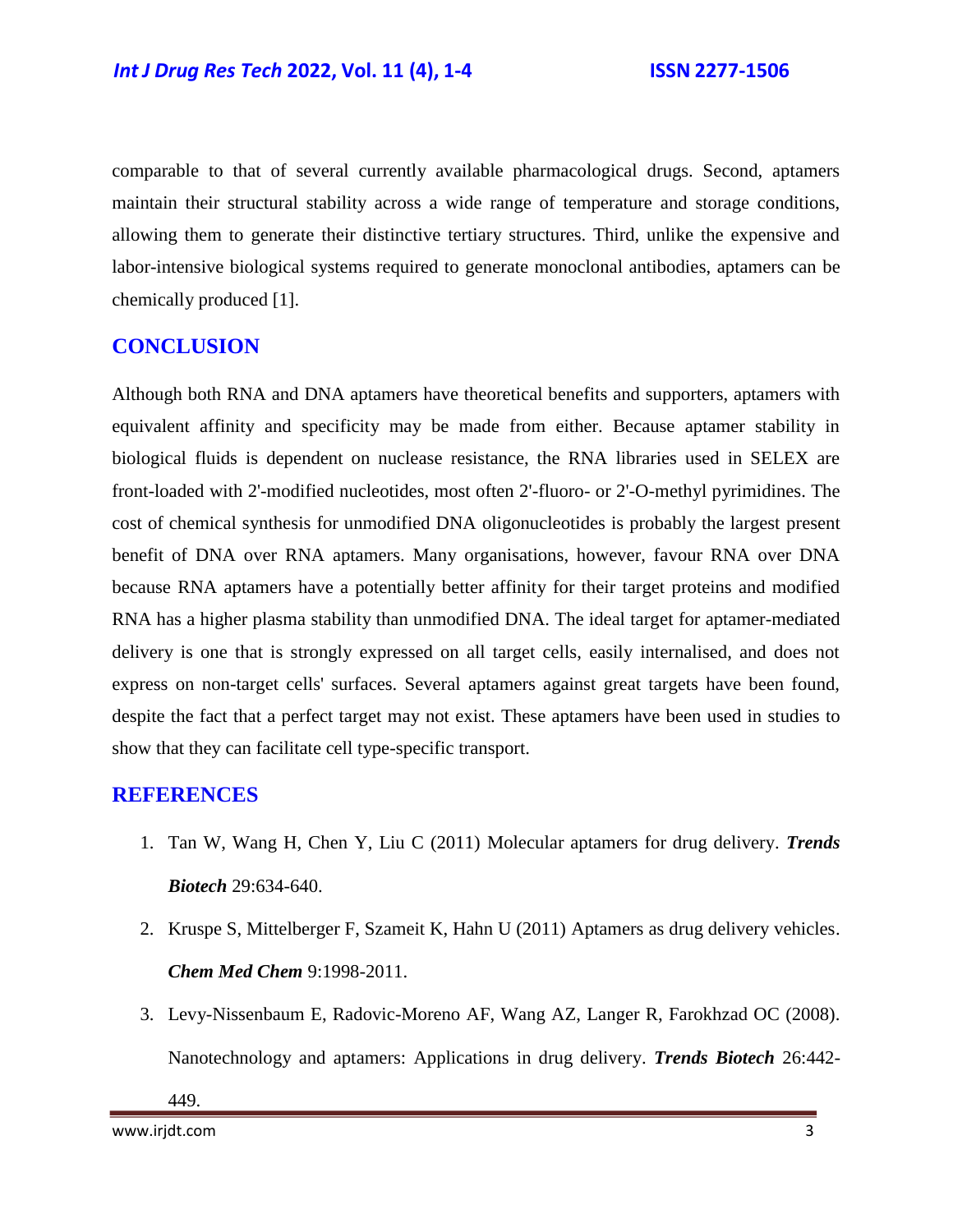- 4. Zhang Y, Hong H, Cai W (2011). [Tumor-targeted drug delivery with aptamers.](https://www.ingentaconnect.com/content/ben/cmc/2011/00000018/00000027/art00010) *Curr Med Chem* 18:4185-4194.
- 5. Ray P, White RR (2010). [Aptamers for targeted drug delivery.](https://www.mdpi.com/1424-8247/3/6/1761) *Pharmaceuticals* 3:1761- 1778.

**Correspondence Author:**

**Selim Azhar** Department of Pharmacology, SK Research Institute, Spain

E-mail: s[elimazhar1@yahoo.com](mailto:selimazhar1@yahoo.com)

**Received:** 04 April 2022, Manuscript No. IJDRT-22-65979; **Editor Assigned:** 06 April 2022, PreQC No. P-65979; **Reviewed:**  19 April 2022, QC No. Q-65979; **Revised:** 23 April 2022, Manuscript No. R-65979; **Published:** 30 April 2022, DOI: 10.37421/2277-1506.22.11.347

**Cite This Article:** Azhar S (2022) "Aptamers in Drug Delivery" *International Journal of Drug Research and Technology* Vol. 11 (4), 1-4.

www.irjdt.com